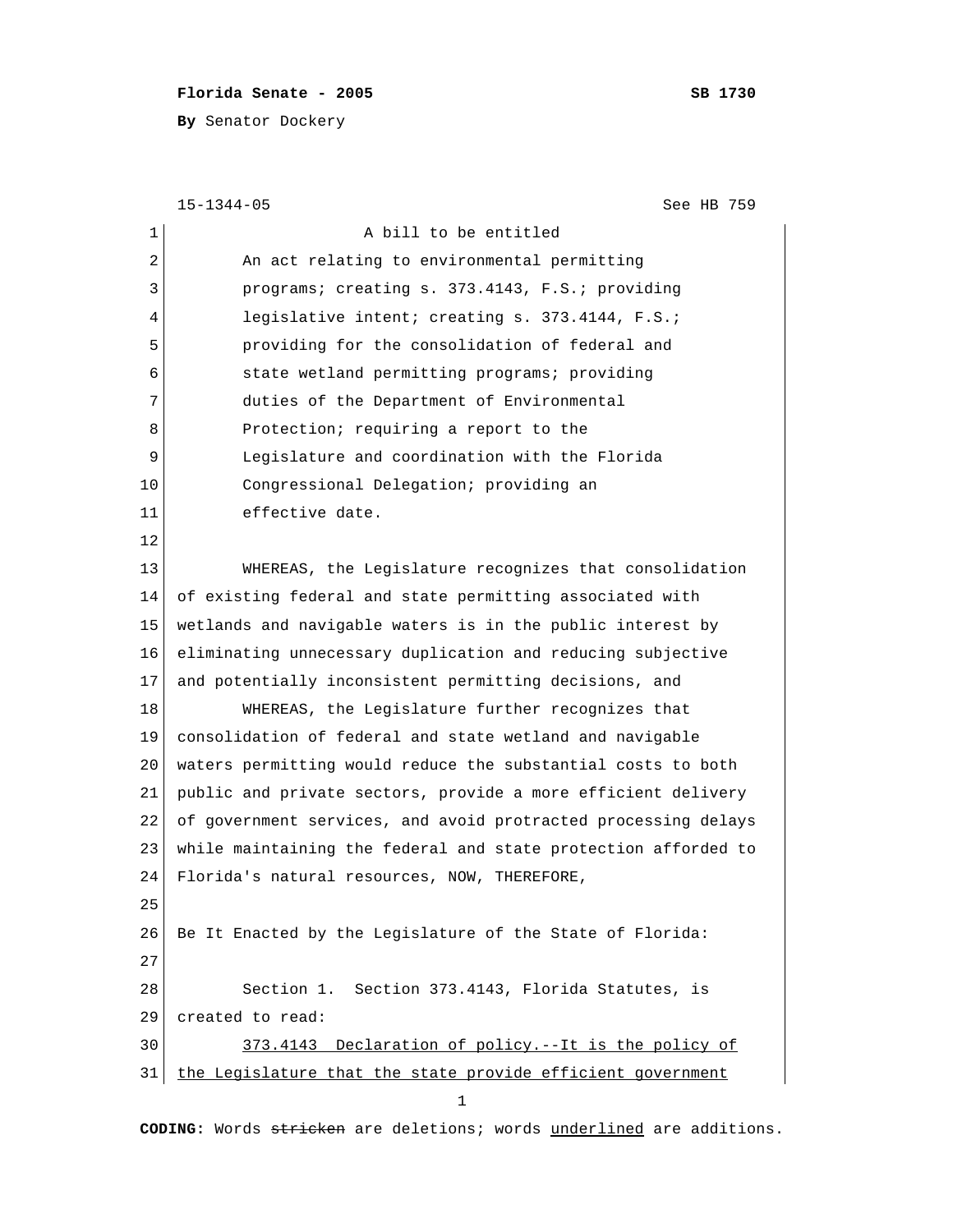**Florida Senate - 2005** SB 1730<br>15-1344-05 See HB 759  $15 - 1344 - 05$ 

 1 services by consolidating, to the maximum extent practicable, 2 federal and state permitting associated with wetlands and 3 navigable waters within the state. 4 Section 2. Section 373.4144, Florida Statutes, is 5 created to read: 6 373.4144 Federal environmental permitting.-- 7 (1) The department is directed to develop, on or 8 before October 1, 2005, a mechanism or plan to consolidate, to 9 the maximum extent practicable, the federal and state wetland 10 permitting programs. It is the intent of the Legislature that 11 all dredge and fill activities impacting 10 acres or less of 12 wetlands or waters, including navigable waters, be processed 13 by the state as part of the environmental resource permitting 14 program implemented by the department and the water management 15 districts. The resulting mechanism or plan shall analyze and 16 propose the development of an expanded state programmatic 17 general permit program in conjunction with the United States 18 Army Corps of Engineers pursuant to s. 404 of the Clean Water 19 Act, Pub. L. No. 92-500, as amended, 33 U.S.C. ss. 1251 et 20 seq., and s. 10 of the Rivers and Harbors Act of 1899. 21 Alternatively, or in combination with an expanded state 22 programmatic general permit, the mechanism or plan may propose 23 the creation of a series of regional general permits issued by 24 the United States Army Corps of Engineers pursuant to the 25 referenced statutes. It is intended that the expansion of the 26 state programmatic general permit program or the creation of a 27 series of regional general permits provide the exclusive 28 federal and state regulation of all dredge and fill activities 29 impacting 10 acres or less of wetlands or waters, including 30 navigable waters, within the state. All of the regional 31

2

**CODING:** Words stricken are deletions; words underlined are additions.